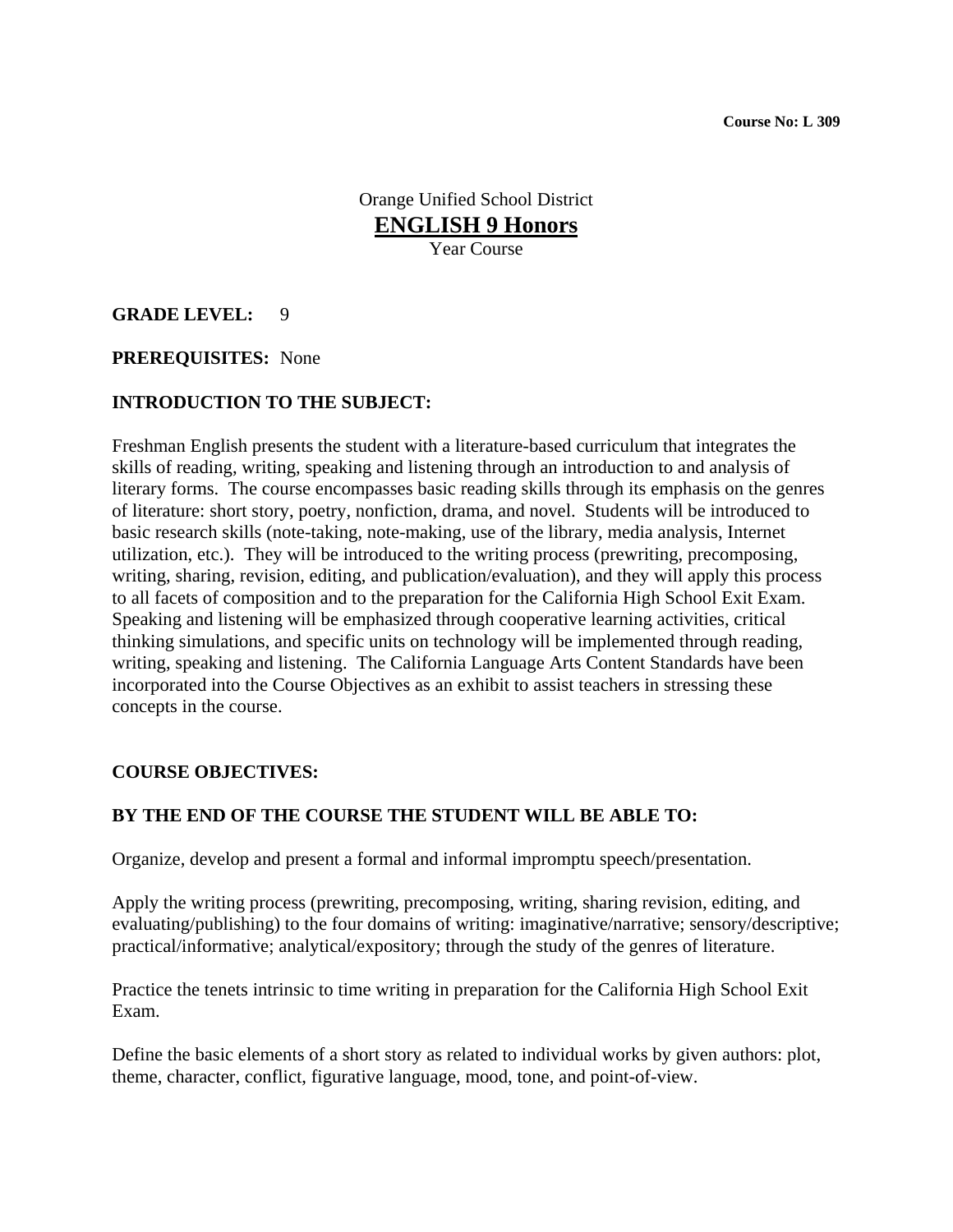Locate and use appropriate reference materials independently.

Express himself or herself effectively in small group, one-on-one, and total class discussions.

Define each of the following as related to classic novels (e.g. Dickens, Twain, Orwell, Steinbeck): plot, characterization, setting, symbolism, theme, mood, conflict, point-of-view, etc.

Read, analyze, and apply to their own experiences the themes, characters, and conflicts inherent to core genres.

Analyze media interpretation of literary text.

Demonstrate an understanding and appreciation of poetry and its elements through oral and written activities.

Apply the conventions of writing (usage, grammar punctuation, spelling, capitalization, etc.) to the student's own writing.

Understand and appreciate the impact of history on nonfiction as well as fiction in speech and composition.

## **THE CALIFORNIA LANGUAGE ARTS CONTENT STANDARDS GRADES 9/10**

### READING

**1.0. WORD ANALYSIS, FLUENCY, AND SYSTEMATIC VOCABULARY DEVELOPMENT: Students apply their knowledge of word origins both to determine the meaning of new words encountered in reading materials and to use those words accurately.** 

### **Vocabulary and Concept Development:**

- 1.1. Identify and use the literal and figurative meanings of words, and understand word derivation
- 1.2. Distinguish between the denotative and connotative meanings of words, and interpret the connotative power of words
- 1.3. Identify and use knowledge of the origins of Greek, Roman, and Norse mythology to understand the meaning of new words (e.g., the word "narcissistic" drawn from the myth of Narcissus and Echo)
- **2.0. READING COMPREHENSION (FOCUS ON INFORMATIONAL MATERIALS): Students read and understand grade-level-appropriate material. They analyze the organization patterns, arguments, and positions advanced. The quality and complexity of the materials to be read by students are illustrated in the** *California Reading List.* **In addition, by grade 12, students read two million words annually on their own, including a wide variety of classic and contemporary literature as well as magazines, newspapers, and on-line information.**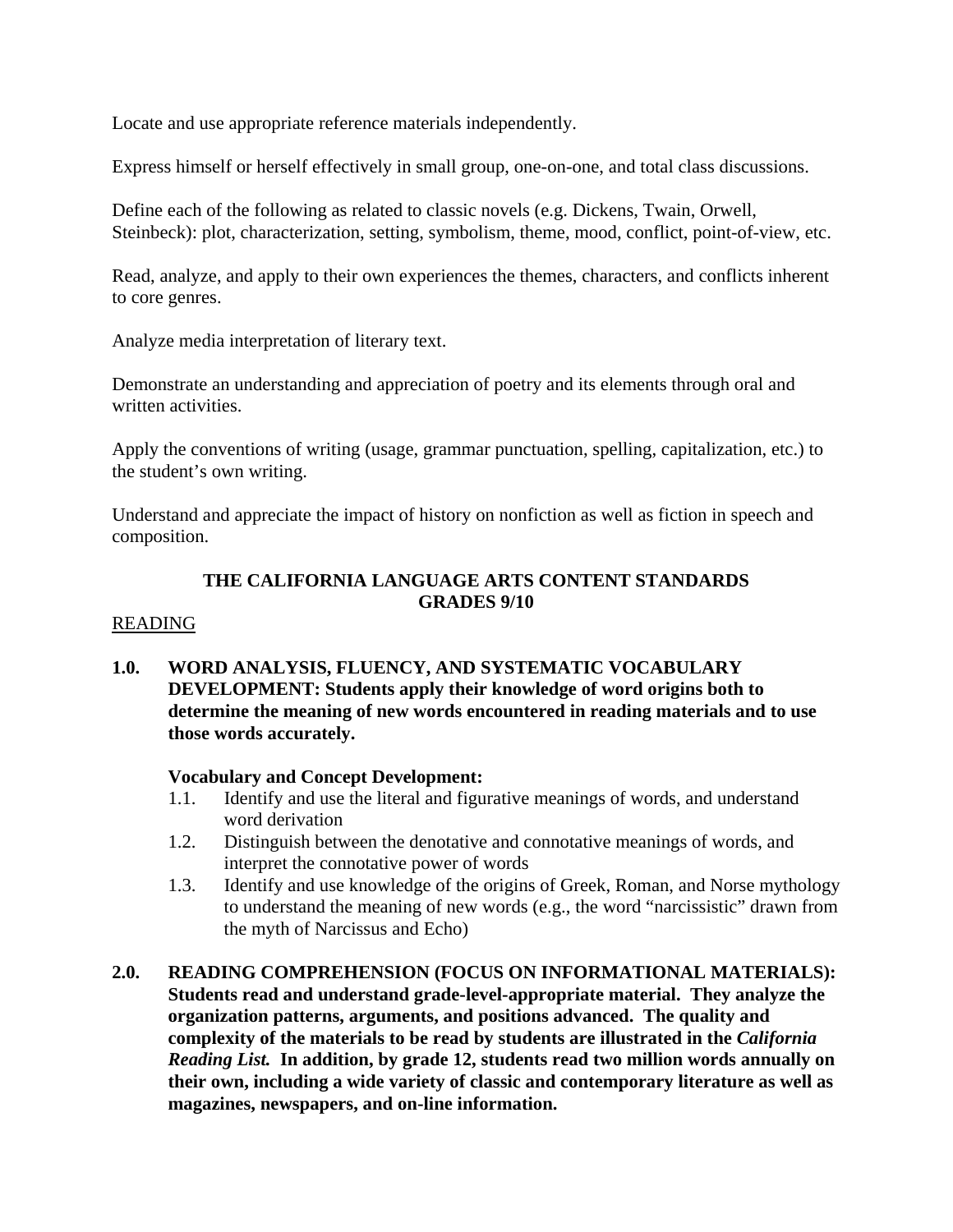### **Structural Features of Informational Material:**

- 2.1. Analyze both (1) the structure and format of functional workplace documents, including format, graphics, and headers and (2) how authors use the features to achieve their purposes
- 2.2. Prepare a bibliography of reference materials for a report using a variety of consumer, workplace, and public documents

### **Comprehension and Analysis of Grade-Level-Appropriate Text:**

- 2.3. Generate relevant questions about readings that can be researched
- 2.4. Synthesize the content and ideas from several sources dealing with a single issue or written by a single author, and paraphrase the ideas and connect them to other sources and related topics to demonstrate comprehension
- 2.5. Extend ideas presented in primary or secondary sources through original analysis, evaluation, and elaboration
- 2.6. Demonstrate use of sophisticated learning tools by following technical directions (e.g., graphic calculators, specialized software programs, access guides to Internet worldwide websites)

### **Expository Critique:**

- 2.7. Critique the logic of functional documents by examining the sequence of information and procedures and the anticipation of possible reader misunderstandings
- 2.8. Evaluate the credibility of an author's argument or defense of a claim by critiquing the relationship between generalizations and evidence, the comprehensiveness of evidence, and how the author's intent affects the text's structure and tone (e.g., professional journals, editorials, political speeches, primary source material)

## **3.0. LITERARY RESPONSE AND ANALYSIS: Students read and respond to historically or culturally significant works of world literature, particularly American and British literature. They conduct in-depth analyses of recurrent patterns and themes. The quality and complexity of the materials to be read by students are illustrated in the** *California Reading List.*

### **Structural Features of Literature:**

- 3.l. Articulate the relationship between the expressed purposes and the characteristics of different forms of dramatic literature (comedy, tragedy, drama, dramatic monologue)
- 3.2. Compare and contrast the presentation of a similar theme or topic across genres to explain how the selection of genre shapes the theme or topic

### **Narrative Analysis of Grade-Level-Appropriate Text:**

3.3 Analyze interactions between main and subordinate characters in literary text (e.g., internal and external conflicts, motivations, relationships, and influences)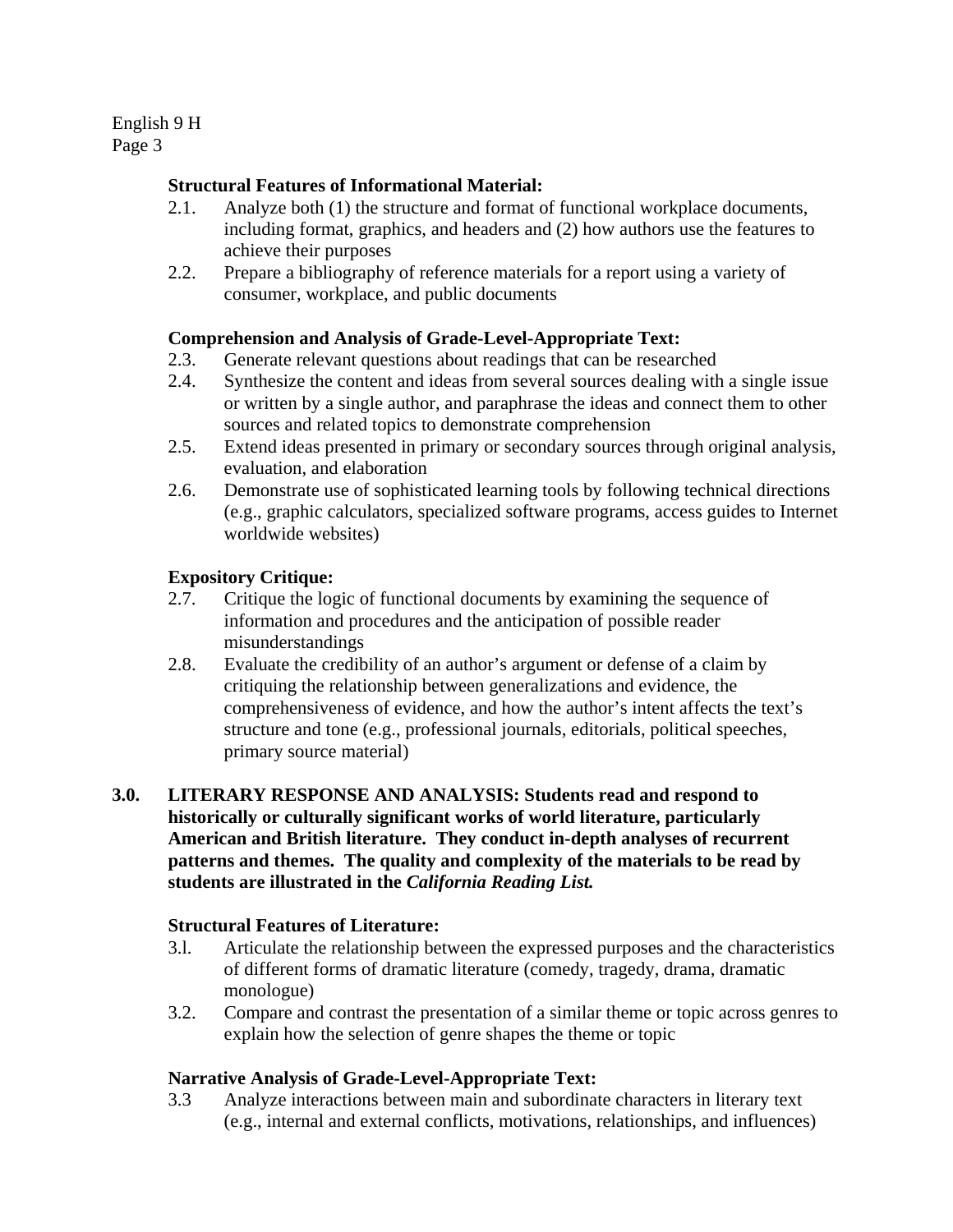and how they affect the plot

- 3.4. Determine characters' traits by what they say about themselves in narration, dialogue, dramatic monologue, soliloquy
- 3.5. Compare works that express a universal theme, and provide evidence to support the ideas expressed in each work
- 3.6. Analyze and trace an author's development of time and sequence, including the use of complex literary devices (e.g., foreshadowing, flashbacks)
- 3.7. Recognize and understand the significance of a wide range of literary elements and techniques, including figurative language, imagery, allegory, and symbolism, and explain their appeal
- 3.8. Interpret and evaluate the impact of ambiguities, subtleties, contradictions, ironies, and incongruities in text
- 3.9. Explain how voice, persona, and narrator affect tone, characterization, plot, and credibility
- 3.10. Identify and describe the function of dialogue, scene design, soliloquies, and asides and character foils in dramatic literature

# **Literary Criticism:**

- 3.11. Evaluate the aesthetic qualities of style, including the impact that diction and figurative language have on tone, mood, and theme, using the terminology of literary criticism (Aesthetic Approach)
- 3.12. Analyze how a work of literature is related to the themes and issues of its historical period (Historical Approach)

### WRITING

**1.0. WRITING STRATEGIES: Students write coherent and focused texts that convey a well-defined perspective and tightly-reasoned argument. Student writing demonstrates awareness of audience and purpose and use of the stages of the writing process, as needed.** 

### **Organization and Focus:**

- 1.1. Establish a controlling impression or coherent thesis that conveys a clear and distinctive perspective on the subject and maintains a consistent tone and focus throughout the piece of writing
- 1.2. Use precise language, action verbs, sensory details, appropriate modifiers, and active rather than passive voice

# **Research and Technology:**

- 1.3. Use clear research questions and coherent research methods (e.g., library, electronic media, personal interview) to elicit and present evidence from primary and secondary sources
- 1.4. Develop key ideas within the body of the composition through supportive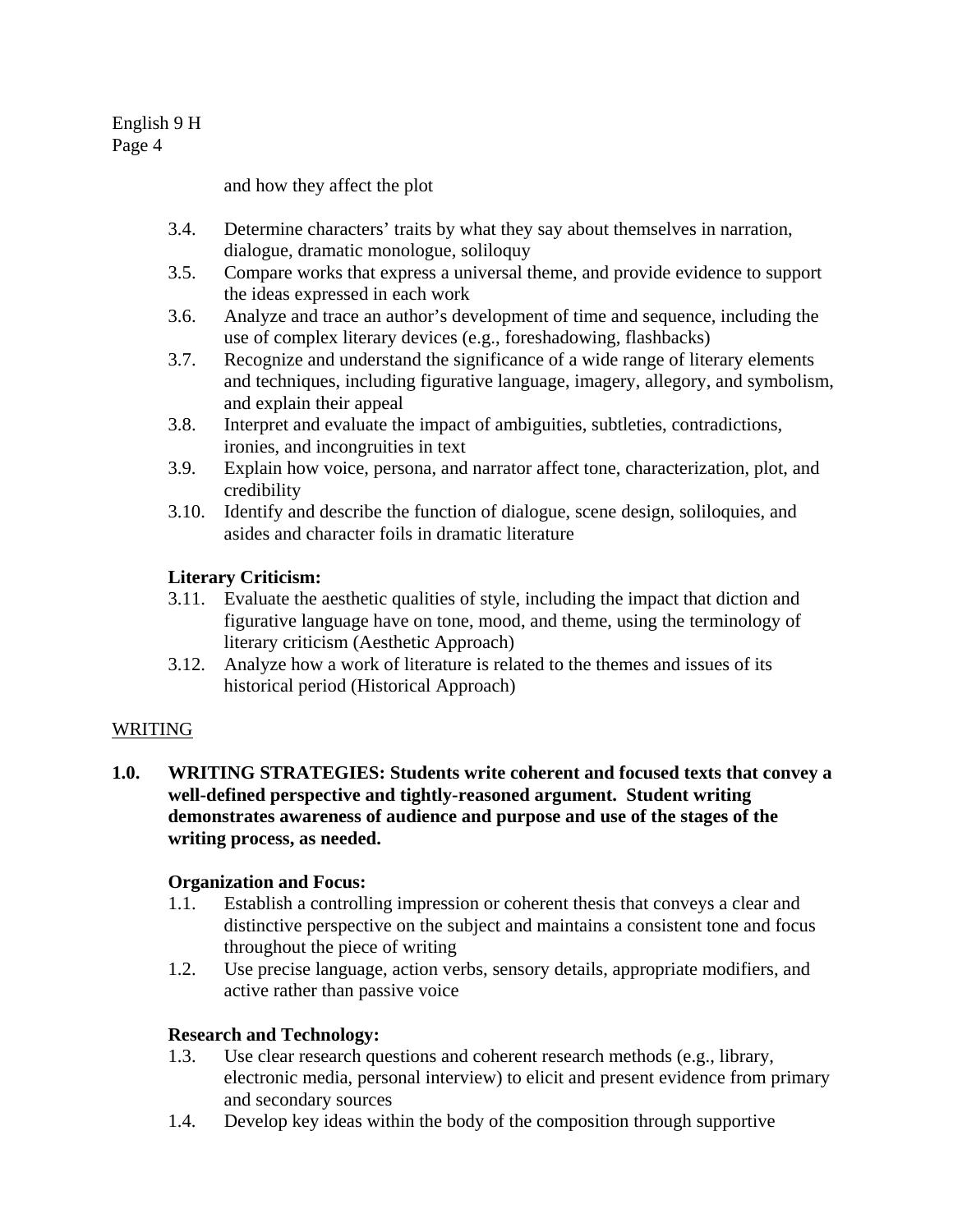evidence (e.g., scenarios, commonly held beliefs, hypotheticals, and/or definitions)

- 1.5. Synthesize information from multiple sources and identify complexities and discrepancies in the information and how different perspectives are found in each medium (e.g., almanacs, microfiche, news sources, in-depth field studies, speeches, journals, and technical documents)
- 1.6. Integrate quotations and citations into written text, while maintaining the flow of ideas
- 1.7. Use appropriate conventions for documentation in text, notes, and bibliographies, adhering to style manuals (e.g., the *Modern Language Association Handbook*  or *Chicago Style Manual)*
- 1.8. Design and publish multi-page documents using advanced publishing software and graphic programs

# **Revising and Evaluating Strategies:**

- 1.9. Revise writing to improve the logic and coherence of the organization and controlling perspective, the precision of word choice, and the tone, taking into consideration the audience, purpose, and formality of the context
- **2.0. WRITING APPLICATIONS (GENRES AND THEIR CHARACTERISTICS): Students combine the rhetorical strategies of narration, exposition, persuasion, and description to produce text of at least 1,500 words, when appropriate. Student writing demonstrates a command of standard English and the research, organizational, and drafting strategies outline in Writing Standard 1.0.**

*Using the Grades 9/10 writing strategies outlined in Writing Standard 1.0, students:* 

- 2.1. Write biographical, autobiographical narratives, and/or short stories that:
	- (1) narrate a sequence of events and communicate their significance to the audience
	- (2) locate scenes and incidents in specific places
	- (3) develop the narrative elements with concrete sensory details and language (e.g., visual details of scenes; descriptions of sounds, smells, specific actions, movements and gestures; interior monologue, feelings of characters)
	- (4) pace the presentation of actions to accommodate time/mood changes
	- (5) make effective use of descriptions of appearance, images, shifting perspectives, and/or sensory details
- 2.2. Write responses to literature that:
	- (1) advance a judgment that demonstrates a comprehensive grasp of the significant ideas of works or passages
	- (2) support key ideas and viewpoints through accurate and detailed references to the text or to other works
	- (3) demonstrate awareness of the author's use of stylistic devices and an appreciation of the effects created
	- (4) identify and assess the impact of perceived ambiguities, nuances, and complexities within text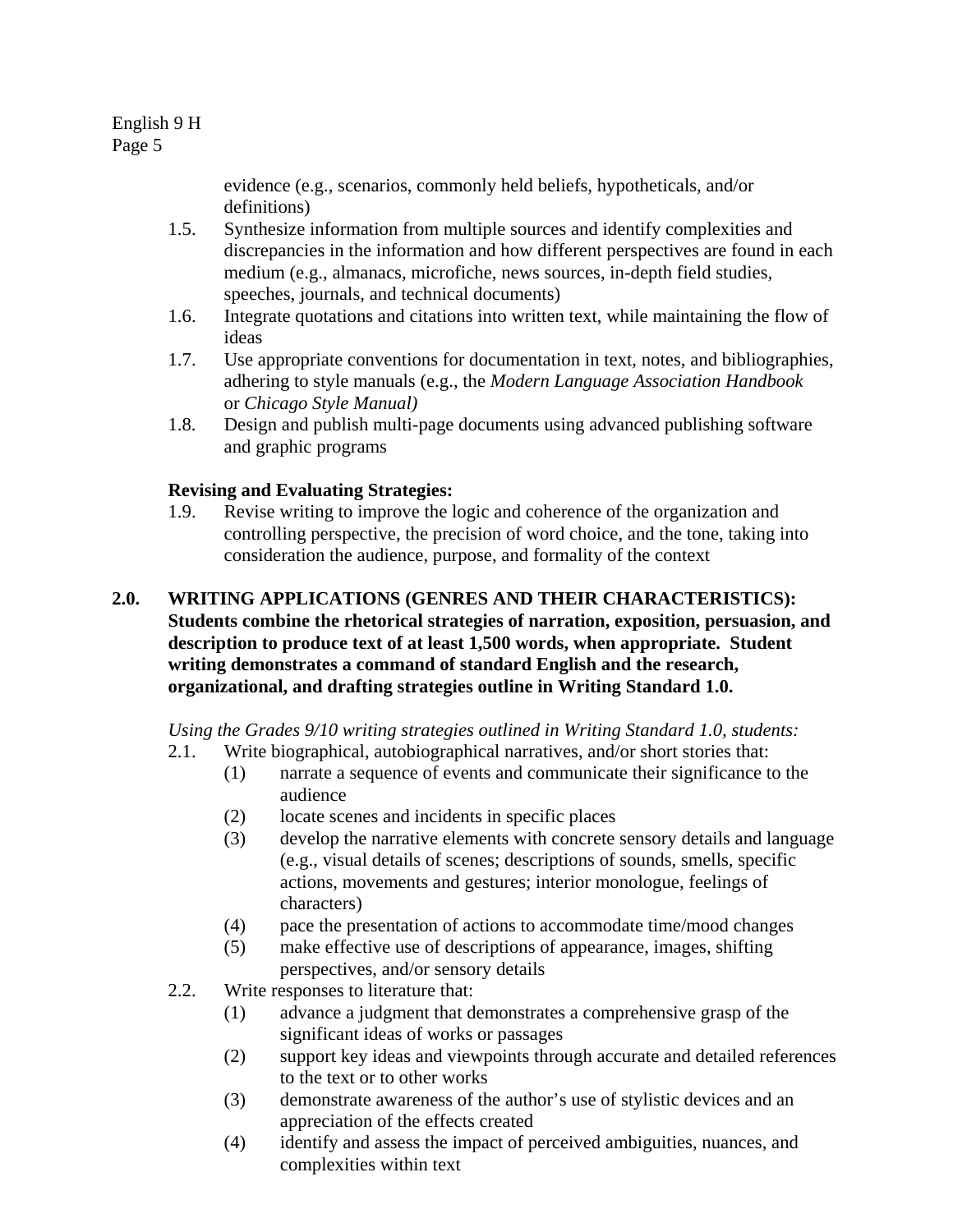- 2.3. Write expository compositions, including analytical essays and research reports that:
	- (1) marshal evidence in support of the thesis and related claims, including information on all relevant perspectives
	- (2) convey information and ideas from primary and secondary sources accurately and coherently
	- (3) make distinctions about the relative value and significance of specific data, facts, and ideas
	- (4) organize and record information on charts, maps, and graphs for use as visuals, employing appropriate technology
	- (5) anticipate and address readers' potential misunderstandings, biases, and expectations
	- (6) use technical terms and notations accurately
- 2.4. Write persuasive compositions that:
	- (1) structure ideas and arguments in a sustained and logical fashion
	- (2) use specific rhetorical devices to support assertions (e.g., appeal to logic through reasoning, appeal to emotion or ethical belief; personal anecdote, case study, or analogy)
	- (3) clarify and defend positions with precise and relevant evidence, including facts, expert opinions, quotations, and/or expressions of commonly accepted beliefs and logical reasoning
	- (4) address readers' concerns, counterclaims, biases, and/or expectations
- 2.5. Write business letters that:
	- (1) are clear and purposeful, and address the intended audience appropriately
	- (2) use appropriate vocabulary, tone, and style to take into account the nature of the relationship with, and the knowledge and interests of, the recipients
	- (3) highlight central ideas and images
	- (4) follow conventional style, and use page formats, fonts, and spacing that contribute to the documents' readability and impact
- 2.6. Write technical documents (e.g., manual on rules of behavior for conflict resolution, procedures for conducting a meeting, transcription of minutes of a meeting) that:
	- (1) report and/or convey information and ideas logically and correctly
	- (2) offer detailed and accurate specifications
	- (3) include scenarios, definitions, and examples to aid comprehension (e.g., troubleshooting guide)
	- (4) anticipate readers' problems, mistakes, and misunderstandings

# **WRITTEN AND ORAL ENGLISH LANGUAGE CONVENTIONS**

*English Language Conventions are integral both to Writing and to Listening and Speaking. Thus, these standards have been placed between the other two.* 

- **1.0. WRITTEN AND ORAL ENGLISH LANGUAGE CONVENTIONS: Students write and speak with a command of standard English conventions. Grammar and Mechanics:** 
	- 1.1. Identify and use clauses (e.g., main and subordinate), phrases (e.g., gerunds,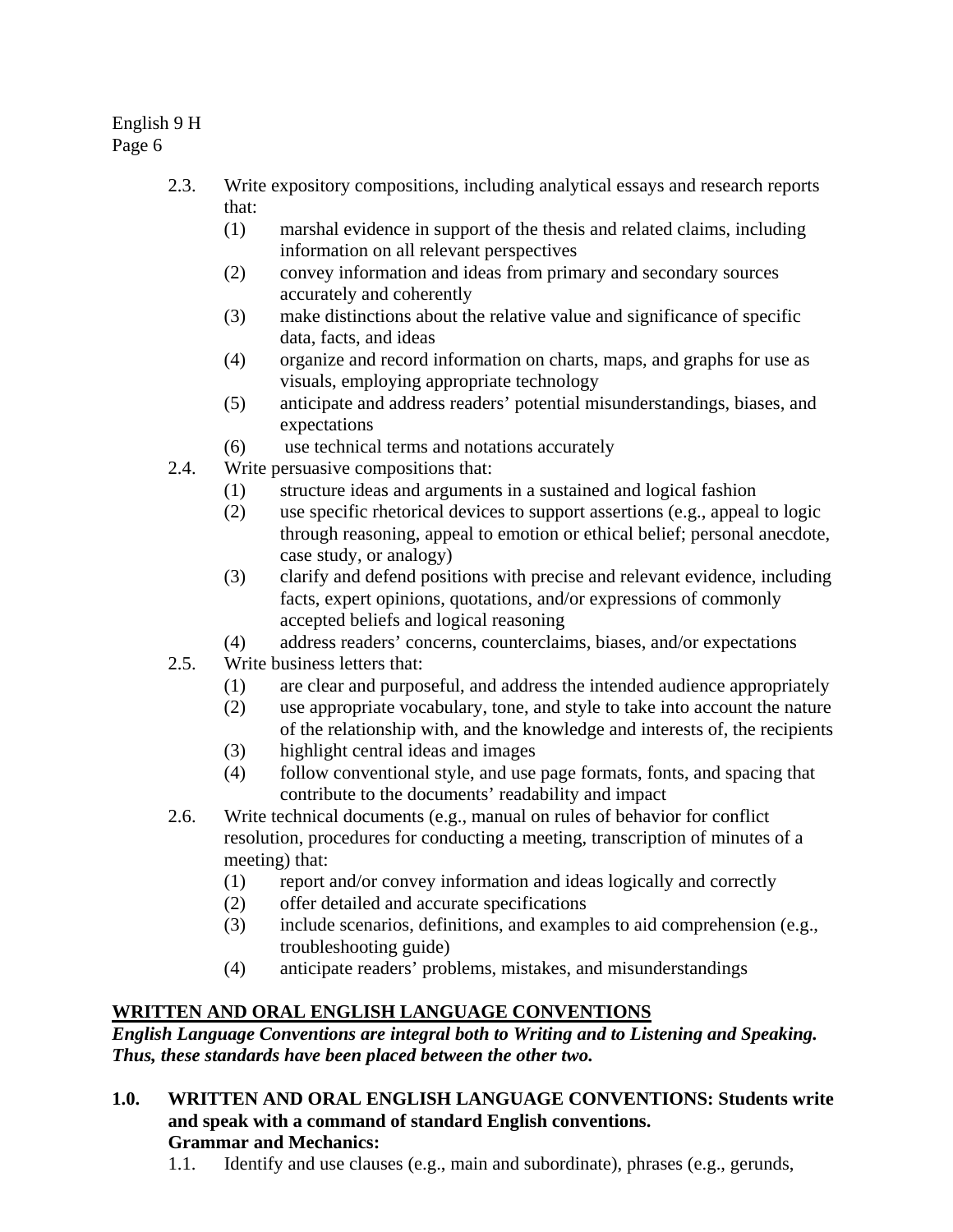> infinitives and participles), mechanics (e.g., semi-colons, colons, ellipses and hyphens), usage (e.g., tense consistency), and sentence structure (e.g., parallel structure, properly placed modifiers)

## **Manuscript Form:**

- 1.2. Demonstrate control of grammar, paragraph and sentence structure, diction, syntax, and usage
- 1.3. Produce legible work that shows accurate spelling and correct use of the conventions of punctuation and capitalization
- 1.4. Reflect appropriate manuscript requirements, including
	- (1) title page presentation
		- (2) pagination
		- (3) spacing and margins
		- (4) integration of source and support material (e.g., in-text citation, use of direct quotations, paraphrasing) with appropriate citations

# LISTENING AND SPEAKING

**1.0. LISTENING AND SPEAKING STRATEGIES: Students formulate adroit judgments about oral communication. They deliver focused and coherent presentations of their own that convey clear and distinct perspectives and solid reasoning. They incorporate gestures, tone, and vocabulary tailored to audience and purpose.** 

### **Comprehension:**

- 1.1. Formulate judgments about the ideas under discussion and support those judgments with convincing evidence
- 1.2. Compare and contrast how media genres (e.g., nightly news, news magazines, documentaries, on-line information) cover the same event

### **Organization and Delivery of Oral Communication:**

- 1.3. Choose logical patterns of organization (e.g., chronological, topical, cause/effect) to inform and to persuade by soliciting agreement or action, or to unite audiences behind a common belief or cause
- 1.4. Choose appropriate devices for introduction and conclusion (e.g., literary quotations, anecdotes, references to authoritative sources)
- 1.5. Recognize and use elements of classical speech form (introduction, first and second transitions, body, and conclusion), formulating rational arguments and applying the art of persuasion and debate
- 1.6. Present and advance a clear thesis statement and choose appropriate types of proofs (e.g., statistics, testimony, specific instances) that meet standard tests for evidence, including credibility, validity, and relevance
- 1.7. Use props, visual aids, graphs, and electronic media to enhance the appeal and accuracy of presentations
- 1.8. Produce concise notes for extemporaneous delivery
- 1.9. Analyze interests of the audience and implications of the occasion to choose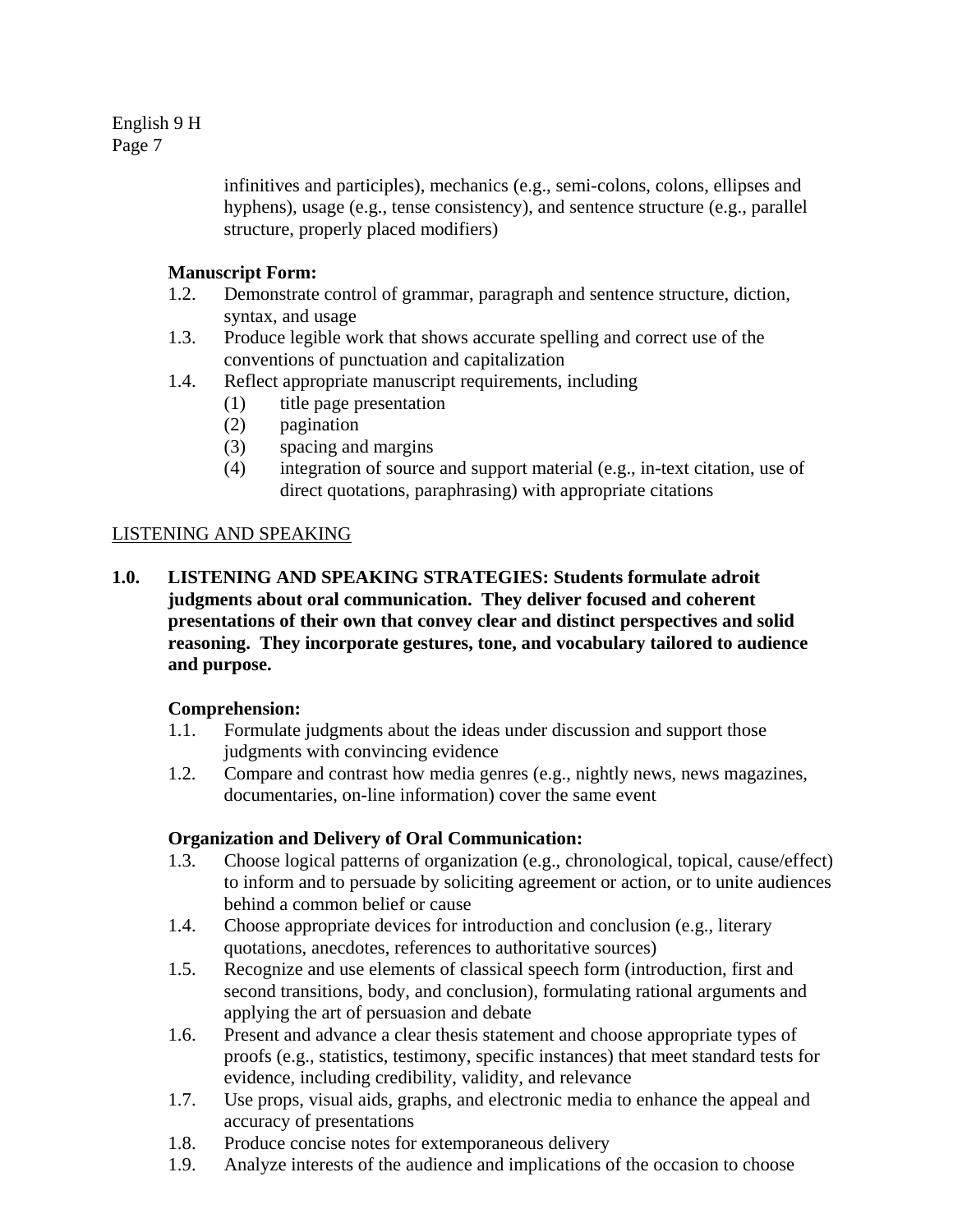> effective verbal and non-verbal strategies for presentations (e.g, voice, gestures, eye contact)

### **Analysis and Evaluation of Oral and Media Communications:**

- 1.10. Analyze a group of historically significant speeches to find the rhetorical devices and features that make them memorable (e.g., Abraham Lincoln's *Gettysburg Address* and Martin Luther King's *I Have a Dream)*
- 1.11. Assess how language and delivery affect the mood and tone of the oral communication and impact the audience
- 1.12. Evaluate the clarity, quality, effectiveness, and overall coherence of a speaker's key points, arguments, evidence, organization of ideas, delivery, diction, and syntax
- 1.13. Analyze types of arguments used by the speaker, including argument by causation, analogy, authority, emotion, and logic
- 1.14. Identify the aesthetic effects of a media presentation and evaluate the techniques used to create them (e.g., compare Shakespeare's *Henry V* to Kenneth Branagh's 1990 film version)

### **2.0. SPEAKING APPLICATION (GENRES AND THEIR CHARACTERISTICS): Students deliver polished formal and extemporaneous presentations that combine traditional rhetorical strategies of narration, exposition, persuasion and description. Student speaking demonstrates a command of standard English and the organization and delivery strategies outlined in Listening and Speaking Standard 1.0.**

### *Using the Guide 9/10 speaking strategies outlined in Listening and Speaking Standard 1.0, students:*

- 2.1 Deliver narrative presentation (autobiographical or fictional) that:
	- (1) narrate a sequence of events and communicate their significance to the audience
	- (2) locate scenes and incidents in specific places
	- (3) develop the narrative elements with concrete sensory details and language (e.g., visual details of scenes; descriptions of sounds, smells, specific actions, movements, and gestures: feelings of characters)
	- (4) pace the presentation of actions to accommodate time or mood changes
- 2.2 Deliver expository presentations that:
	- (1) marshal evidence in support of a thesis and related claims, including information on all relevant perspectives
	- (2) convey information and ideas from primary and secondary sources accurately and coherently
	- (3) make distinctions about the relative value and significance of specific data, facts, and ideas
	- (4) organize and record information on charts, maps, and graphs for use as visuals, employing appropriate technology
	- (5) anticipate and address the listener's potential misunderstandings, biases, and expectations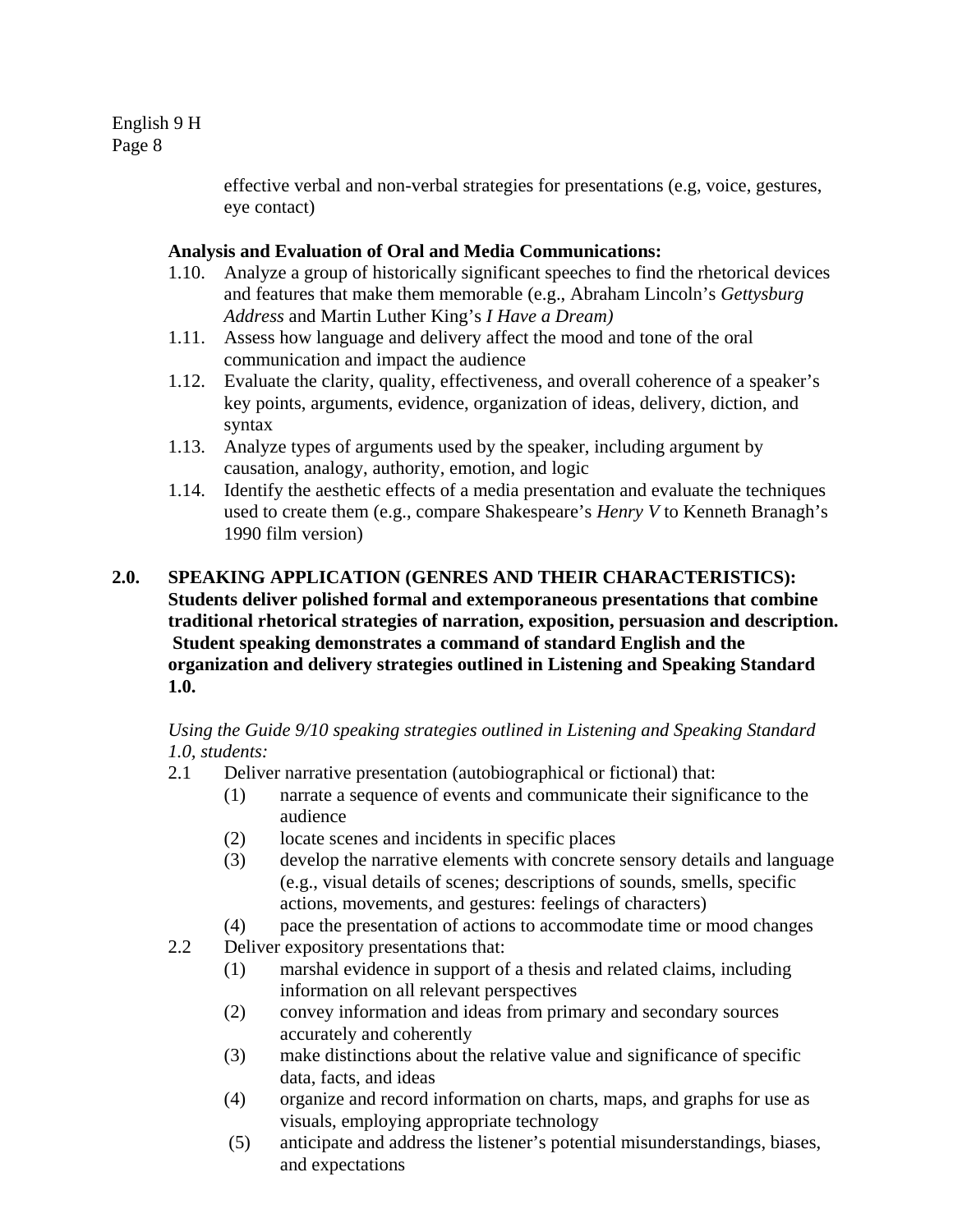- (6) use technical terms and notations accurately
- 2.3. Apply appropriate interviewing techniques
	- (1) prepare and ask relevant questions
	- (2) make notes of responses
	- (3) use language that conveys maturity, sensitivity, and respect
	- (4) respond correctly and effectively to questions
	- (5) demonstrate knowledge of the subject or organization
	- (6) compile and report responses
	- (7) evaluate the effectiveness of the interview
- 2.4. Deliver oral responses to literature that:
	- (1) advance a judgment that demonstrates a comprehensive grasp of the significant ideas of works or passages (i.e., makes and supports warranted assertions about the text)
	- (2) support key ideas and viewpoints through accurate and detailed references to the text or to other works
	- (3) demonstrate awareness of the author's use of stylistic devices and an appreciation of the effects created
	- (4) identify and assess the impact of perceived ambiguities, nuances, and complexities within text
- 2.5. Deliver persuasive arguments, including evaluation and analysis of problems/solutions and causes/effects that:
	- (1) structure ideas and arguments in a coherent, logical fashion
	- (2) use specific rhetorical devices to support assertions (e.g., by appeal to logic through reasoning; by appeal to emotion or ethical belief; by personal anecdote, case study, or analogy)
	- (3) clarify and defend positions with precise and relevant evidence, including facts, expert opinions, quotations, and/or expressions of commonly accepted beliefs and logical reasoning
	- (4) anticipate and address the listener's concerns and counter-arguments
- 2.6. Deliver descriptive presentations that:
	- (1) provide a clear spatial perspective on the subject of the presentation
	- (2) clearly establish the speaker's relationship with that subject (e.g., dispassionate observation, personal involvement)
	- (3) use factual descriptions of appearance, concrete images, shifting perspectives and vantage points, and sensory detail effectively

# **COURSE OVERVIEW AND APPROXIMATE UNIT TIME ALLOTMENTS:**

(This course is standards driven as evidenced by teacher developed district pacing guides that enhance and clarify the course overview.)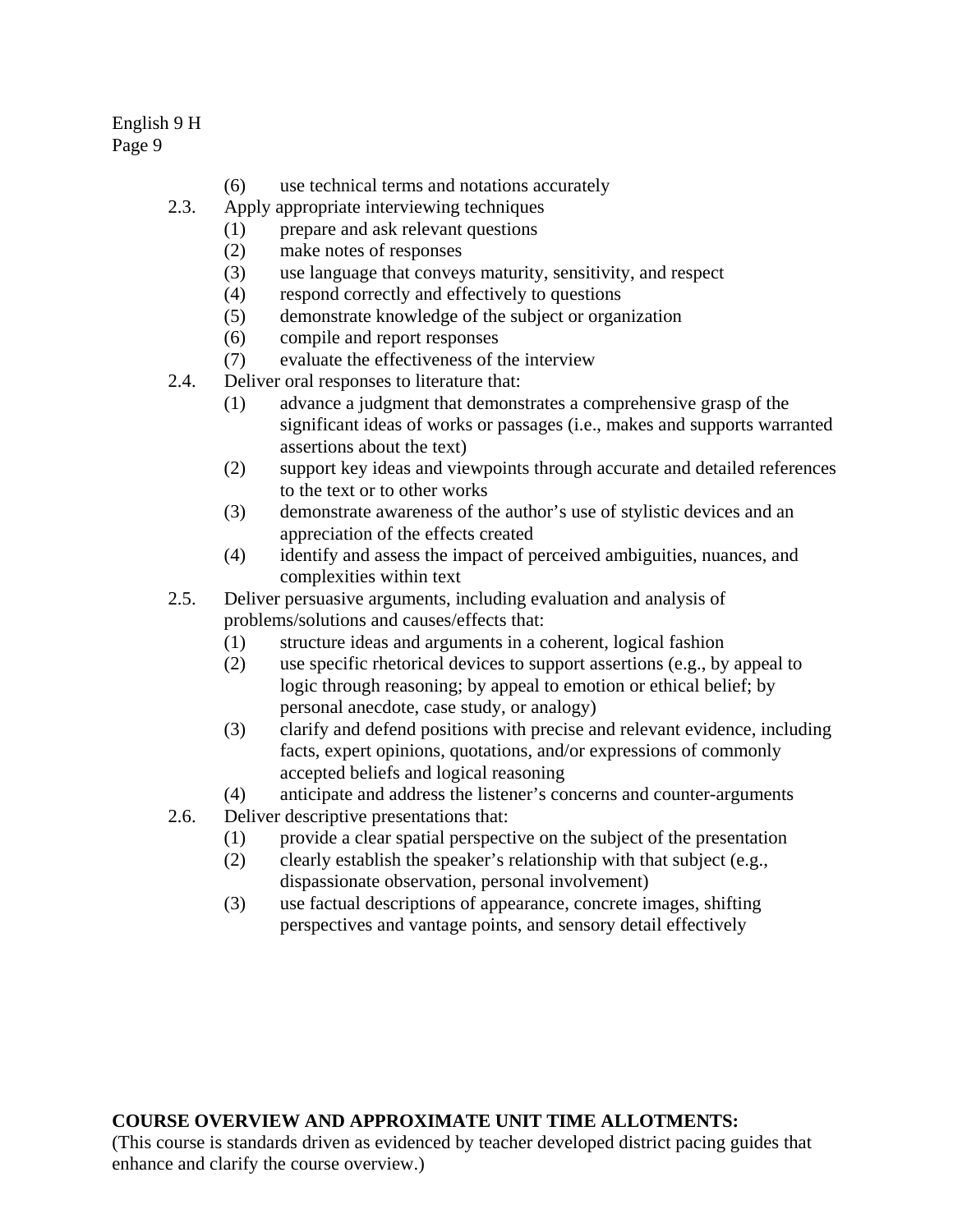#### **FIRST SEMESTER WEEKS** I. Introduction to Writing Process and Best Practices 2 A. Writing process B. Reading comprehension C. Critical thinking D. Academic vocabulary 1. Notetaking/notemaking E. Graphic Organizers II. Short Story and Writing Applications 7 Core: (choose seven)  *-One Ordinary Day with Peanuts -The Red Headed League -Blues Ain't No Mockin'bird -The Secret Life of Walter Mitty -The Golden Kite, The Silver Wind -Sonata for Harp and Bicycle -Uncle Marcos -Rules of the Game -The Birds -The Cask of Amontillado -The Gift of the Magi -The Interlopers -The Most Dangerous Game -The Necklace -The Scarlet Ibis*  Extended: All other short stories from Prentice Hall literature. A. Structural elements (plot, theme, character, conflict, mood, tone, point-of-view) B. Dramatic structure 1. Introduction 2. Rising action

- 3. Climax
- 4. Denouement
- 5. Resolution
- C. Literacy devices (figurative language, foreshadowing/flashback)
- D. Vocabulary
- E. Background of authors
- F. Writing applications, narratives, response to literature expository persuasive
	- 1. Utilization of the writing process
	- 2. Creative writing/imitative writing
	- 3. Journals/learning logs
- G. Speech/oral language
	- 1. Panel discussions
	- 2. Oral reports
	- 3. Writing and literacy skills
- III. Novel and Drama 9 Core: (choose two or more)

*-*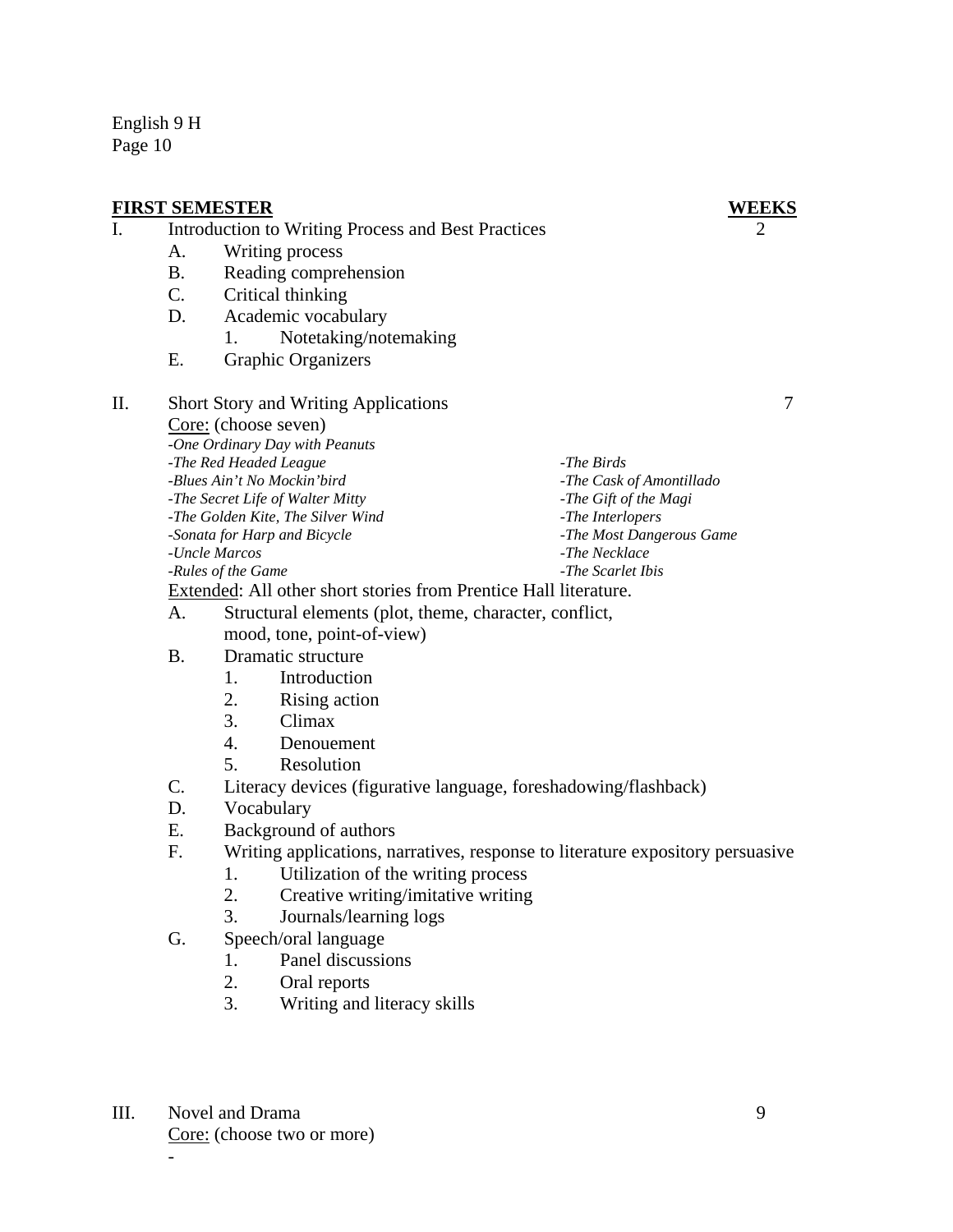> *1984 -A Tale of Two Cities -Animal Farm -Black Boy -Farewell to Manzanar -Great Expectations -No Promises in the Wind -Of Mice and Men -A Connecticut Yankee in King Arthur's Court*

- A. Structural elements
- B. Literary devices
- C. Vocabulary
- D. Life of author
- E. Writing applications
	- 1. Utilization of the writing process
	- 2. Learning logs/journals
- F. Video/film
	- 1. Compare and contrast novel and film
	- 2. Group discussions
- G. Speech/oral language
	- 1. Roleplaying/dramatizations
	- 2. Panel discussions

### **SECOND SEMESTER**

I. Epic, Myth, Folktale, and Poetry 6 *The Odyssey* and selected works Core: (*The Odyssey* & choose fifteen) *-All Watched Over By Machines of Loving Grace -An Ancient Gesture -The Bells -Beware: Do Not Read This Poem -Caged Bird -Casey at the Bat -Eulogy for a Hermit Crab -Combing -Fifteen -Fire and Ice -Gifts -Three Haiku -Harlem (Dream Deferred) -Dreams -Shoulders -"Hope" is the Thing with Feathers -I Hear America Singing -I Wandered Lonely as a Cloud -Pride -Ithaca -Jabberwocky -McCavity: The Mystery Cat -Siren Song -Sympathy -Summer -Maggie and Milly and Molly and May -The Listeners -The Road Not Taken -Sonnet 30\*\* -Women -The Seven Ages of Man\*\* -Perseus -Talk -Ecclesiastes 3:1-8 -The Eagle* 

All selections including *The Odyssey* in Prentice Hall.

\*\*Teachers may wish to incorporate these with Shakespeare unit later.

- A. Definitions of epic, poetry, folk tale, myth
- B. Mythological and Biblical mysteries

*-Left Hand of Darkness -The House on Mango Street -The Joy Luck Club -The Miracle Worker -Night -To Kill a Mockingbird -Into Thin Air -Twelve Angry Men*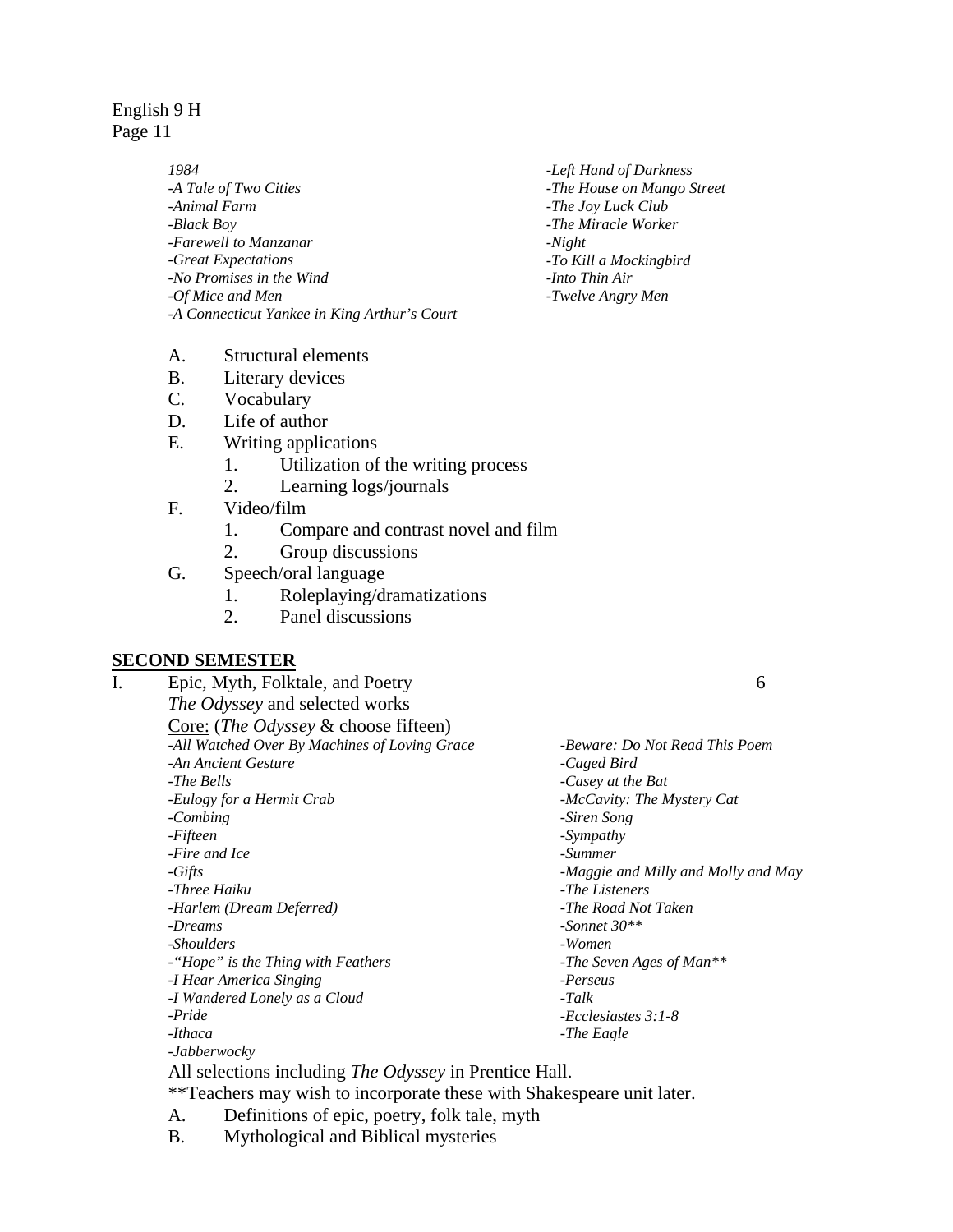# English 9 H

Page 12

- C. Characteristics of epic, poetry, ballad, folk tale, myth
- D. Poetic forms (narrative, lyric, sonnet, haiku)
- E. Analysis and interpretation of forms
	- 1. Literal and interpretive
	- 2. Tone and mood
	- 3. Voice and audience
	- 4. Poetic speaker/persona vs. audience/narrative voice
	- 5. Figurative language and rhetorical devices
	- 6. Purpose
	- 7. Themes and issues
- F. Writing applications
	- 1. Analytical/expository essay
	- 2. Imitative writing
	- 3. Creative writing (sensory/descriptive; imaginative/narrative)
- G. Background of authors
- II. Shakespearean Drama: *Romeo and Juliet\** plus Background Excerpts 4-6
	- A. Shakespeare's background/Elizabethan (see text) England/understanding time-place relationships
	- B. Shakespeare's language/vocabulary
		- 1. Puns, oxymorons, allusions, colloquialisms, etc.
		- 2. *The Sonnet* (Italian/Petrarchan vs. Elizabethan/Shakespearean)
		- 3. Connections between language and the audience (e.g., prose vs. blank verse)
		- 4. Rhythm and meter
		- 5. Influences of Aristotle and Seneca on Shakespearean tragedy
	- C. Dramatic structure (introduction, rising action, climax, falling action, denouement, resolution)
	- D. Foreshadowing
	- E. Irony
	- F. Renaissance philosophy as applied to the play
		- 1. Fate/fortune/free will
		- 2. Parent-Child relationships
	- G. Shakespeare's characterization
		- 1. Flat/static, round/dynamic, stock, stereotypical
		- 2. Confidant/confidante
		- 3. Techniques of characterization
	- H. The Elizabethan/Renaissance audience
		- 1. Groundlings, Nobles, Puritans, middle class
		- 2. Staging
	- I. Shakespeare's concept of tragedy as "shown" in this play
	- J. Literary/structural elements
		- 1. Plot, setting, theme, mood, tone, etc.
		- 2. Reversal, revelation, catastrophe, conflict, etc.
	- K. Shakespeare on film: Franco Zefferelli's *Romeo and Juliet*
		- 1. Contemporary connections: *West Side Story, Baz Luhrman*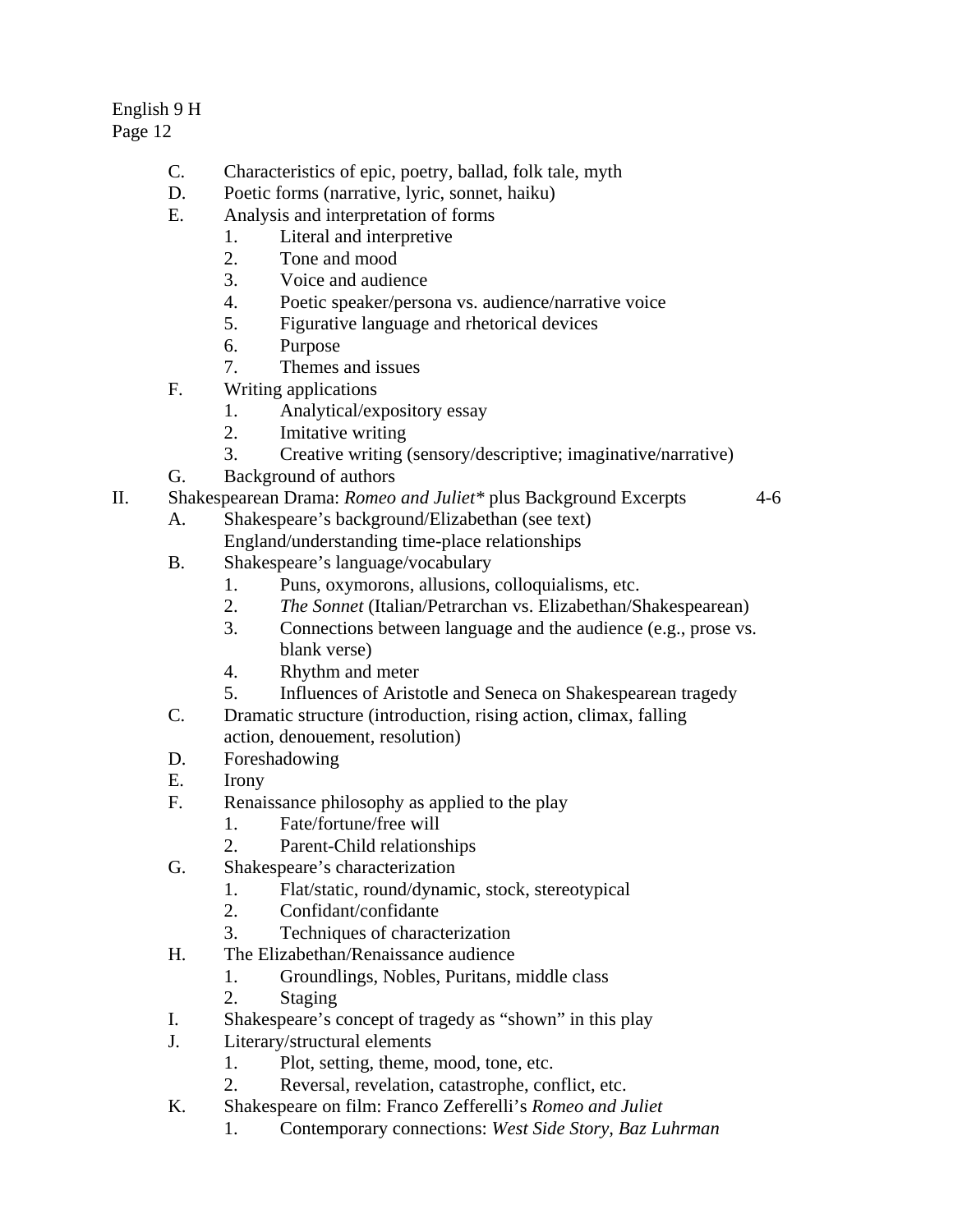English 9 H

Page 13

- L. Writing application
	- 1. Utilization of the writing process
	- 2. Creative writing
- M. Research paper/oral report
	- 1. Historical background/renaissance culture and lifestyle
	- 2. Biography/I-Search
	- 3. Universal themes/issues then and now (e.g., adolescent rebellion, teenage suicide, teen/adolescent love, communication issues parent to child, revenge/vengeance, runaways, gangs)
	- \*In Prentice Hall

### III. Nonfiction 2

Core: (choose eight)

#### *- The Talk*

*-New Directions -Children in the Woods -The Rug Merchant -Go Deep into the Sewer -Review of the Birds -from Silent Spring -To the Residents of A.D. 2029 -Shakespeare in Today's World -from Joy Luck and Hollywood -Aha Moment* 

Extended: All other selections in textbook

- A. Background
- B. Cultural integration
- C. Time-Place connections
- D. Tone and mood
- E. Audience
- F. Structural elements
- G. Rhetorical devices
- H. Analysis of Prose Forms (e.g., essay, autobiography, biography, memoir, letters, journals, articles, editorials, etc.)
- I. Writing applications
	- 1. Technical/workplace documents
	- 2. Business letters

### IV. Speech 2

- A. Types of speeches (persuasive, extemporaneous, demonstration, informative)
- B. Speech-Making skills (voice, eye contact, posture,

#### *-from Rosa Parks: My Story -In These Girls, Hope is a Muscle -White House Diary -from Understanding Comics -RCH Announcement 1913 -Italy\*\* -I Have a Dream -There is a Longing -The New Frontier -Glory & Hope -The Washwoman*

# **WEEKS**